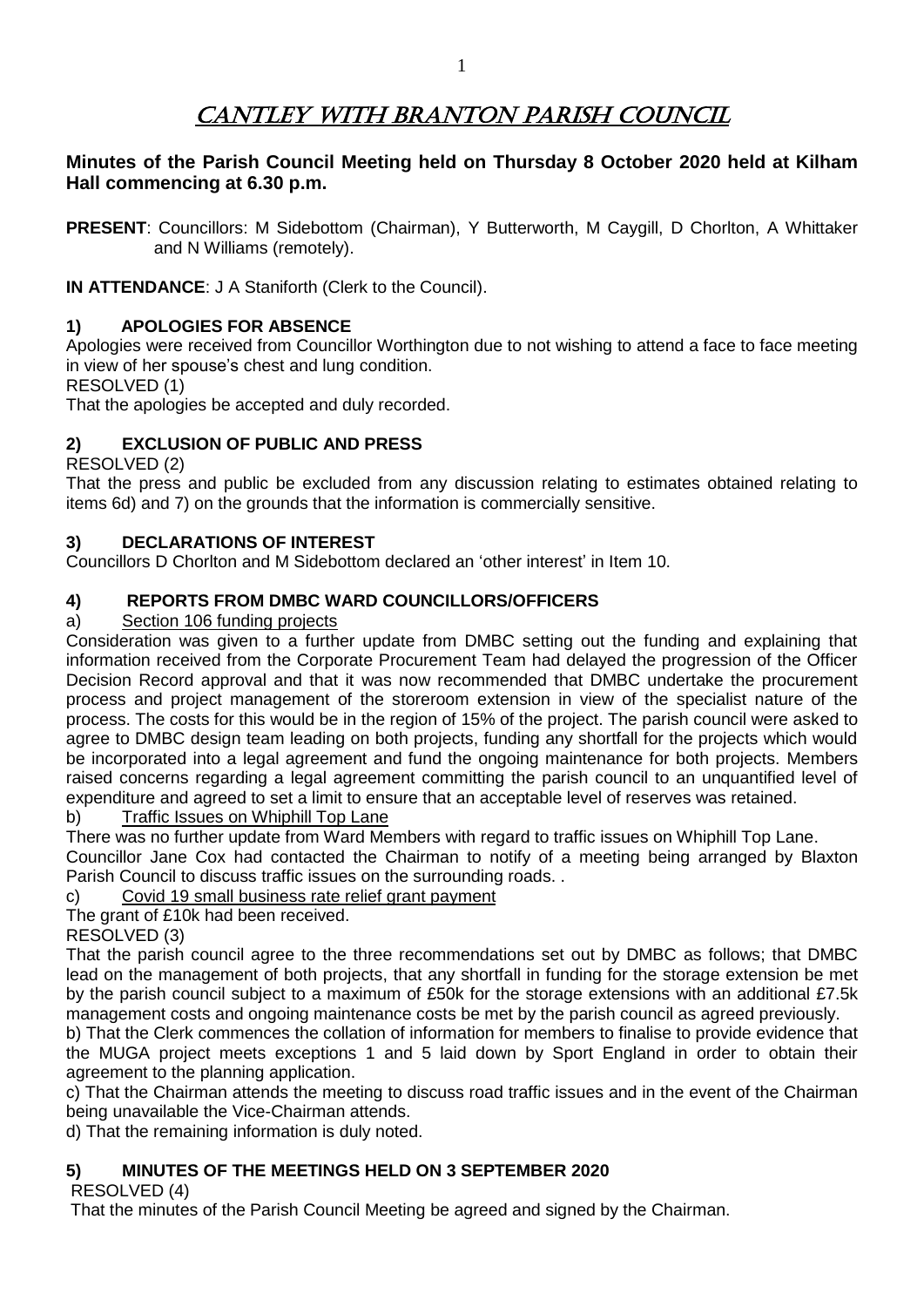## **6) CLERK'S REPORT ON ACTION ARISING FROM THE PREVIOUS MEETING**

Consideration was given to the report provided by the Clerk relating to actions required from the previous meeting that had been circulated and the following updates were considered:

## a) Tree maintenance at Kilham Hall

The tree officer had visited the site and had recommended minor work with hand tools to the oak tree and similarly to the hawthorn tree in order to clear the roof area. A quotation of  $£150 +$  vat had been received from the tree surgeon. The tree officer had viewed the trees along the eastern boundary and reported that there were no glaring canopy defects as the health looked good throughout. Advice was given that the donated Tibetan cherry tree would benefit from a mulched grass free area around the stem to prevent strimmer/mower damage and the handyman had been asked to undertake this.

#### b) Provision of additional Christmas trees

DMBC had undertaken an inspection of the proposed sites and a written report was awaited. It was not possible to obtain a supply of Christmas trees for 2020 due to increased cost due to a lack of availability. c) Maintenance of Acer tree at the Rose Garden

An order had been placed and the work was due to be completed on 20 October 2020.

## d) Quotation for new perimeter fencing at Kilham Hall Park

A quotation had been received for fencing the same type as at the local school for either 1.2m or 1.8m high in either 'roll top' or 'v mesh' made from Zincalu coated wire which was galvanised resistance welded and plastic coated with maximum adhesion to guarantee extra lifespan.

#### e) Servicing of shutters, fire extinguishers and electrical testing.

The shutters had been serviced at a cost of £150 +vat the same as the previous year, the electrical portable appliance and fixed wire testing had been arranged for Monday 2 November 2020 and the fire extinguisher service for Monday 16 November 2020.

f) Replacement of mobile phone, laptop and printer

Details of three types of mobile telephone handsets available from O2 were considered at a cost between £80 and £180 inclusive of vat. The printer purchased in 2010 was not working effectively due to software issues and required replacing.

#### g) Retention of Covid memorial stones

The local school was very supportive of the project and felt that it would be possible to arrange for a collection of stones suitable for incorporation into the wall of the storage extension.. RESOLVED (5)

a) That the information relating to actions undertaken by the Clerk since the last meeting be noted.

b) That the quotations for tree work for Kilham Hall and Doncaster Road garden be agreed.

c) That the report from DMBC regarding the suitability of the locations for the provision of illuminated Christmas trees is awaited but the project be progressed only when the required finance is available.

d) That the quotation for new perimeter fencing at Kilham Hall Park is noted and further consideration be given to replacing the fencing on completion of the Section 106 projects.

e) That the Clerk selects a new mobile handset based on the most appropriate specification up to £200.

f) That a new printer is purchased at a cost of up to £200 +vat

g) That a cost of £60 is agreed for the setting up of the new laptop.

h) That the local school is asked to progress a collection of memorial stones and for these to be stored by the parish council until such time as they can be displayed.

## **7) REPLACEMENT OF PICNIC BENCHES**

The supplier of the picnic benches that were deemed suitable had advised that an offer of three benches with free delivery was available for £949 + vat. It was possible to purchase bolts to secure the benches to the concrete bases at a cost of £16 + vat per bench and the handyman was able to secure them using his own drill but a drill bit may need to be sourced. A quotation had been received for the removal of the current benches using a skip for disposal. The parish council handyman had indicated that he would be able to dismantle the benches and dispose of in a skip. It was possible to hire a skip at a cost of £220 + vat for an 8 yards size which was felt to be adequate and other items needing disposal could also be included.

#### RESOLVED (6)

a) That it be agreed to order three new picnic benches plus fastenings and a new concrete base be arranged (in lieu of the base that would need to be removed for the building of the storage extension) to be located in reasonable proximity to the other benches.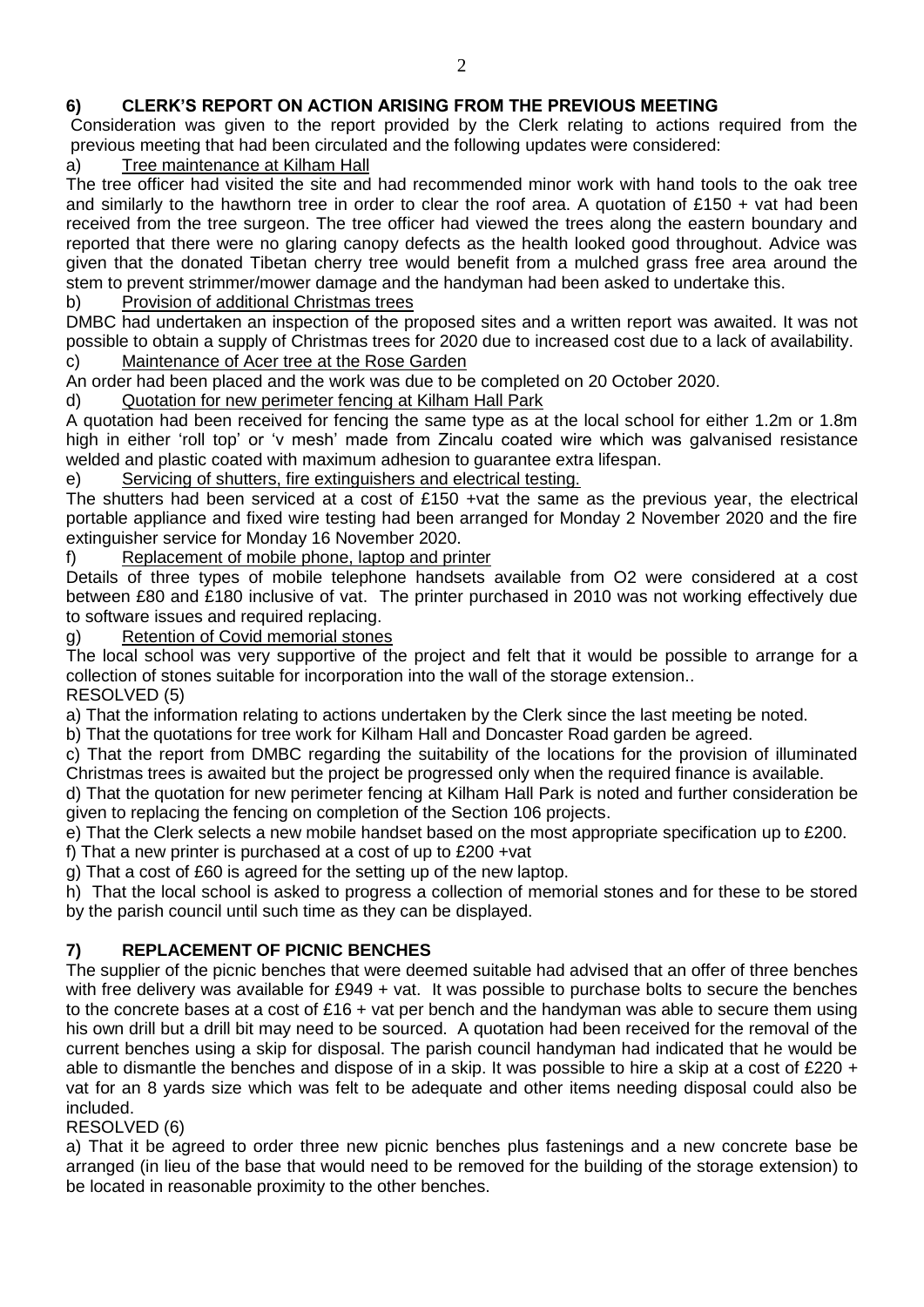3 b) That arrangements are made for the handyman to remove the picnic benches after the end of October and the hire of a skip and any necessary tools be agreed in preparation for the delivery of the new benches. .

# **8) PROVISION OF A POPPY WREATH AND DONATION TO THE ROYAL BRITISH LEGION**

RESOLVED (7)

That a wreath is purchased for the local school and a total amount of £100 be donated to the RBL.

## **9) ITEMS RAISED BY MEMBERS OF THE PUBLIC**

No members of the public were in attendance. Correspondence had been received regarding the provision of a house name for a new property on Old Farm Way and the Clerk had advised that the matter should be raised with the developer and Doncaster Council if the house name was to be formally adopted.

A communication had also been received from a resident expressing concern that social distancing measures were not being fully observed at the Yorkshire Wildlife Park. With the resident's permission the communication had been forwarded to a Ward Councillor who was the representative on the YWP Consultative Committee.

## **10) KILHAM HALL MANAGEMENT COMMITTEE REPORT**

Councillor Sidebottom reported that a meeting had taken place although there was very little new business to discuss in view of the limited use of the hall. The accounts were fully up to date and an audit was being arranged. The boarding of the loft was awaited to complete the fire alarm upgrade. A new risk assessment for the kitchen had been completed and the general risk assessment updated. RESOLVED (8)

That the report is received and the information duly noted.

## **11) KILHAM HALL PARK/MEETING ROOMS AND GARDEN ISSUES**

## a) Incidents of anti-social behaviour/damage to sign at the children's playground

There had been no further reports of any incidents of anti-social behaviour other than the sign denoting that the children's playground was for use by children aged under 11 had been torn from its's post mounting and damaged. The goalposts were on occasions moved and needed reassembling and a corner piece needed replacing.

## b) Completion of fire alarm upgrade

The work had been fully completed and a zone plan posted adjacent to the control box. The contractor had stated that the weekly testing would be carried out by the caretaker of Kilham Hall in conjunction with the testing at the hall. The alarm had been activated in the handyman's store but had been deactivated by the Clerk who was on site at the time. The contractor had recommended that the Handyman's store be fitted with some ventilation to release any fuel fumes to avoid any build- up of fumes.

## c) Deterioration of condition of children's swing

DMBC had been contacted to ascertain if an inspection of the park equipment was due and if advice could be provided as to whether the swing needed replacing. A response was awaited.

## d) Quotation for trimming of conifer trees at Doncaster Road garden

A quotation of £100 + vat had been received for work to trim the two conifer trees as the height was in excess of that able to be worked by the handyman.

## RESOLVED (9)

a) That a new sign is considered when the storage extension has been completed.

b) That two new corner pieces are ordered to enable the goalpost to fully function.

c) That arrangements are made for ventilation in the Handyman's store in the form of a number of airbricks to provide the necessary ventilation at a cost of up to £100 + vat.

d) That information is sought from DMBC on the timescale for an inspection of the play equipment.

e) That the quotation for the trimming of the two conifer trees be agreed.

## **12) PLANNING MATTER**

The following new planning application was considered:

| 20/02318FUL | Erection of annex/double garage | No comments |
|-------------|---------------------------------|-------------|
| 7 Wood View |                                 |             |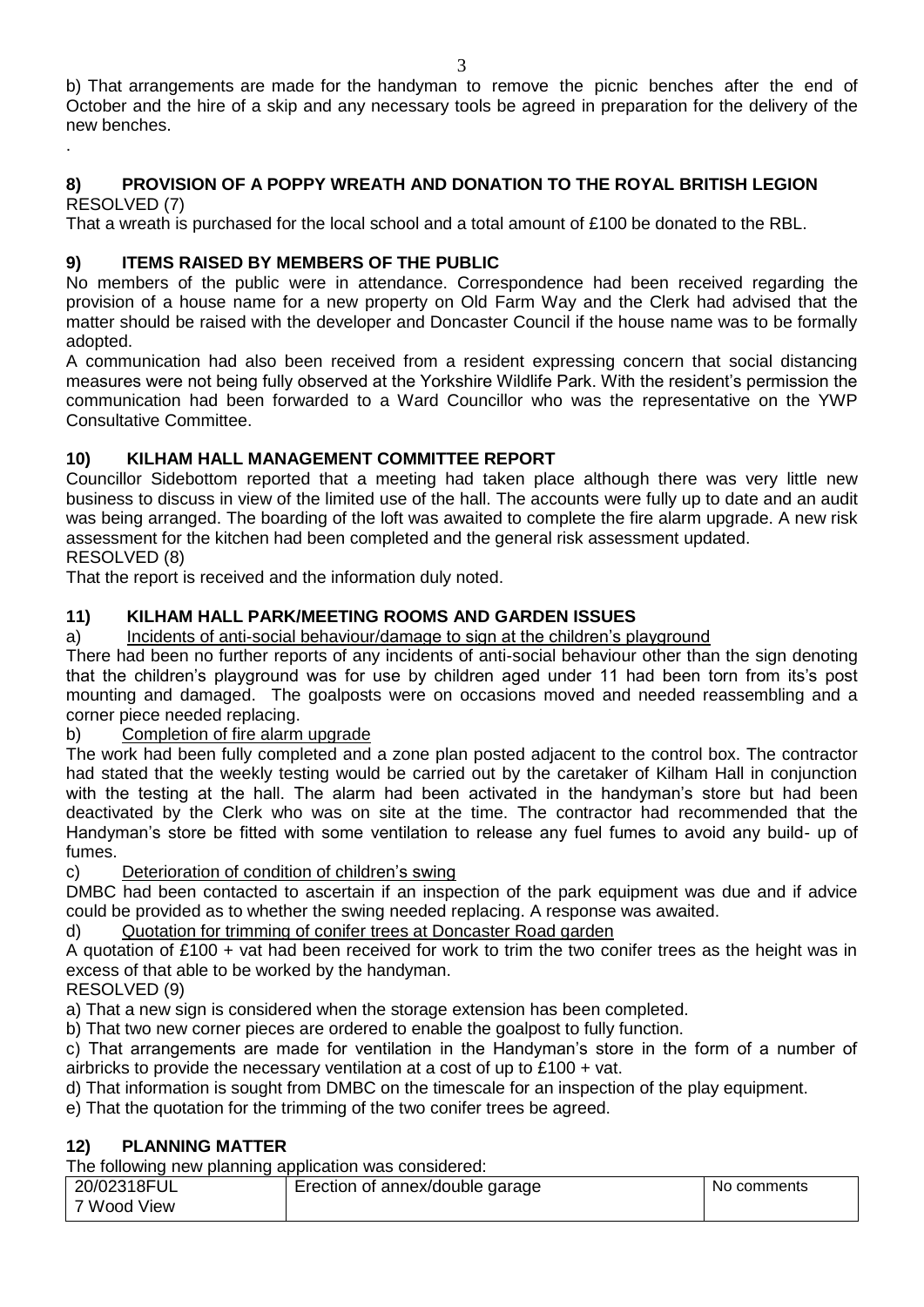That the granting of the following applications is noted; 20/00160/FUL, 20/01689/FUL, 20/01787/FUL and 20/0212122/FUL.

# **13) ANNUAL CAROL SINGING EVENT**

RESOLVED (11)

That in view of the current pandemic the event is cancelled for 2020.

## **14) AUTHORISATION OF BANK PAYMENTS**

Consideration was given to the schedule of payments for signature.

RESOLVED (12)

a) That the following payments made are duly authorised:

| 20/043 | Clerk (September salary - see October salary for adjustment) | £ 809.65   |
|--------|--------------------------------------------------------------|------------|
| 20/044 | R Hill (computer /printer maintenance)                       | 20.00<br>£ |
| 20/045 | Handyman (fuel for equipment)                                | 6.47<br>£  |
| 20/046 | Arrow publications (September newsletter)                    | 66.00<br>£ |
| 20/047 | Handyman (2 <sup>nd</sup> quarter salary)                    | £ 993.61   |
| 20/048 | Handyman (fuel for equipment)                                | 6.60<br>£  |
| 20/049 | SER Fire Alarms (fire alarm upgrade)                         | £1,014.60  |
| 20/050 | HMRC (2 <sup>nd</sup> quarter return)                        | £ 900.39   |
|        |                                                              |            |

b) That the underpayment of £4.66 taxation resulting in a corresponding overpayment of the Clerk's salary in September with a subsequent adjustment in October 2020 be noted.

# **15) WEBSITE UPDATES**

No further updates were required at the present time.

# **16) HIGHWAY MATTERS FOR CONSIDERATION BY DMBC**

The following highway matters were raised:

- The new Driver Feedback sign appeared to indicate an incorrect speed when first approaching
- A damaged fence post at Valley Drive still required replacement
- Bus shelters near Brockholes Lane, Badgers Holt and St Vincent Avenue had an accumulation of leaves.

## RESOLVED (13)

a) That Councillor Chorlton investigates the Driver Feedback sign and informs members and the Clerk if it is felt to be not operating correctly to enable the issue to be reported to DMBC.

b) That a contractor is approached to repair the damaged fence post at a cost of up to £100

c) That Councillor Whittaker reports the accumulation of leaves in the bus shelters on Doncaster Road to DMBC's Street Scene Department.

# **17) POLICE ISSUES**

# a) Police 'Drop In'

'Drop In' sessions at Kilham Hall Meeting Rooms had been arranged for Monday 26 October and Monday 7 December 2020 with a queuing system outside of the meeting room to restrict the number of people in the room at any one time.

b) Crime reports

The crime report for August 2020 denoted a reduced number of crimes from the previous month.

# **18) REPORTS FROM MEETINGS/TRAINING ATTENDED**

a) DSA Environment and Noise Monitoring Sub-Committee Meeting – 24 September 2020

No report had been received from Councillor Worthington and it was thought that had been unable to attend.

b) 'How to deal with a grievance' webinar – 8 October 2020

A report was awaited from Councillor Worthington.

c) Community Alcohol Partnership Meeting

Councillor Worthington had circulated information denoting that remote meetings would continue for the foreseeable future, an online alcohol workshop would take place during the week commencing 16 November with information distributed to retailers the previous week and there would be an alcohol awareness week of action commencing on 22 November 2020.

RESOLVED (14)